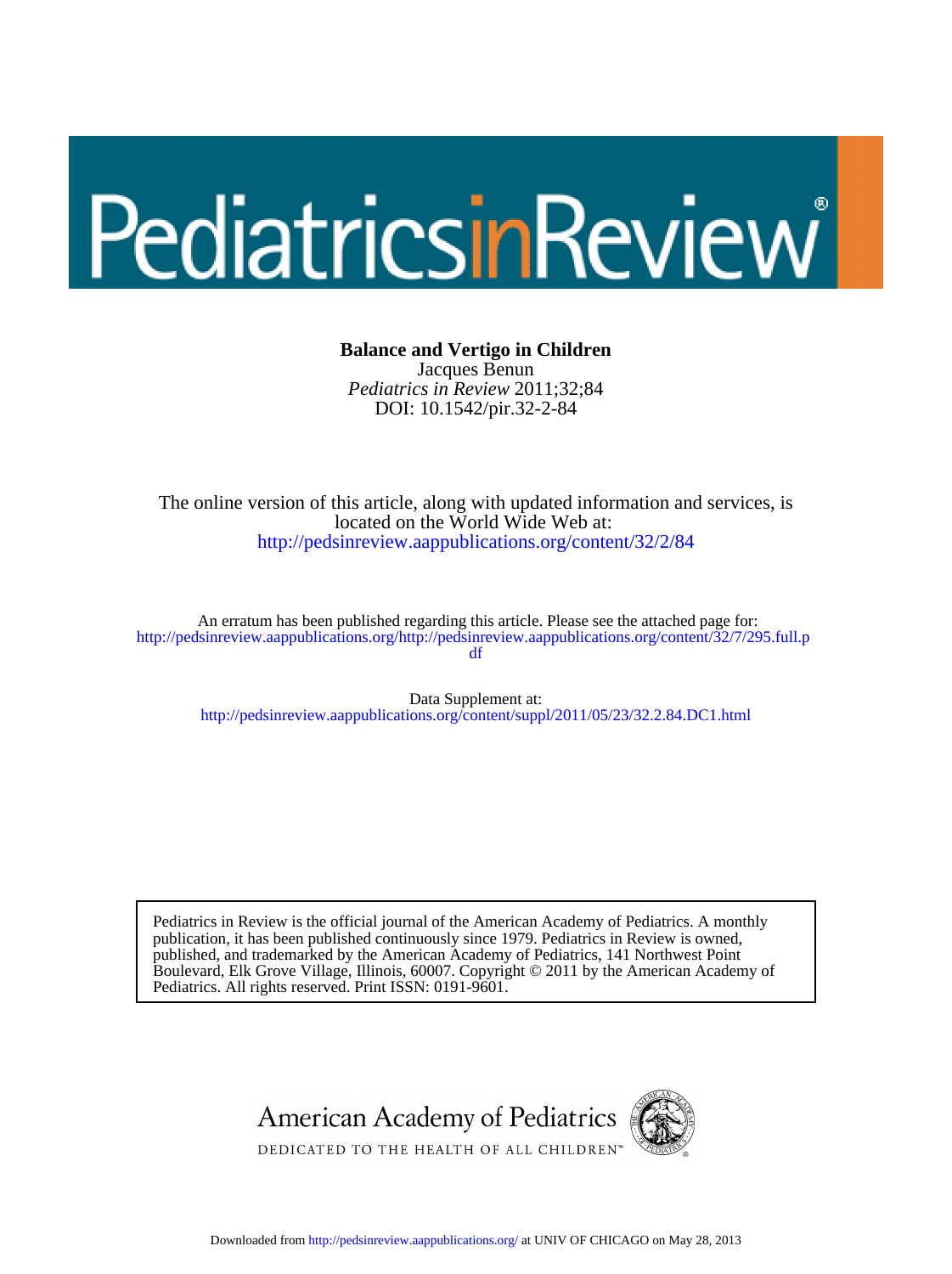## **In Brief**

### **Balance and Vertigo in Children**

*Jacques Benun, MD Warren Alpert Medical School Brown University Providence, RI*

Author Disclosure Drs Benun and Serwint have disclosed no financial relationships relevant to this In Brief. This commentary does not contain a discussion of an unapproved/ investigative use of a commercial product/device.

- **Vertigo.** MacGregor DL. *Pediatr Rev.* 2002;23:10 –15
- **Idiopathic Benign Paroxysmal Vertigo in Children, A Migraine Precursor.** Ralli G, Atturo F, deFilippis C. *Int J Pediatr Otorhinolaryngol.* 2009;73(suppl):S16 –S18
- **Various Causes and Clinical Characteristics in Vertigo in Children With Normal Eardrums.** Choung YH, Park K, Moon SK, Kim CH, Ryu SJ. *Int J Pediatr Otorhinolaryngol*. 2003;67:889 – 894
- **Etiology of Vertigo in Children.** Balatsouras DG, Kaberos A, Assimakopoulos D, Katatomichelakis M, Economou NC, Korres SG. *Int J Pediatr Otorhinolaryngol.* 2007;71:487– 494
- **Too Young to Talk of Vertigo?** Miyahara M, Hirayma M, Yuta A, Takeuchi K, Inoki T. *Lancet.* 2009;373:516
- **Meniere's Disease in Childhood.** Akagi H, Yuen K, Maeda Y, et al. *Int J Pediatr Otorhinolaryngol.* 2001;61:259 –264
- **Syncope.** Delgado CA. In: Fleisher GR, Ludwig S, eds. *Textbook of Pediatric Emergency Medicine*. 6th ed. Philadelphia, PA: Lippincott Williams & Wilkins, a Wolters Kluwer business; 2010:589 –595

Balance is a motor function that enables a person to control coordinated movements. Any dysfunction of the neuroaxis that commands this control results in a disturbance of balance, leading to symptoms of dizziness. Vertigo is included under the subcategory of dizziness.

The definition of vertigo is a sensation of movement that may be rotational or moving forward and can include tilting. Vertigo may result from abnormalities of the labyrinth system or the central nervous system that spans from the vestibular nerve to the brainstem and cerebellum. As with any dysfunction, the key to correct diagnosis is performing a complete history, physical examination, and further testing based on clinical indications.

Obtaining an accurate history in young children may be difficult because they may not have the vocabulary to describe the sensation of vertigo. However, some authors suggest using playground terms such as "spinning, swinging, sliding, or being on the merrygo-round." Symptoms associated with vertigo include nausea, vomiting, pallor, and perspiration but not loss of consciousness. Additional historical questions should address head trauma, fever, infections, and family history of vertigo or migraines.

The physical examination focuses on evaluation of the external and middle ear; ophthalmologic assessment for signs of nystagmus; and neurologic examination of the cranial nerves, cerebellar function, and gait. Additional testing to consider includes hearing testing and audiometry. Brain imaging, such as magnetic resonance imaging, is only needed if the history and physical findings suggest an intracranial process.

The most common cause of vertigo in children is middle ear disease, which may lead to balance disorders in walking. The external and middle ears should be examined for evidence of effusion, acute otitis media, or malformations such as cholesteatoma or perilymphatic fistula. Perilymphatic fistula may follow minor head trauma, resulting from a rupture of the round or oval window of the middle ear into the vestibule, creating a fistula. Symptoms from middle ear disease tend to improve after appropriate medical treatment. These diseases are very familiar to pediatricians and can easily be diagnosed by otoscopic examination.

It is more challenging to develop a differential diagnosis of vertigo in children who have normal tympanic membranes. Potential causes include:

- Benign paroxysmal vertigo (BPV)
- Migraine
- Vestibular neuritis due to viral infections
- Head trauma
- Ménière disease
- Cerebellar and brainstem tumors

After middle ear disease, BPV is the most common cause of vertigo in children. The age of onset ranges between 2 and 12 years, with an average age of onset of 6 years. The condition is more common in females and typically presents as a sudden onset of vertigo that last seconds to minutes, with complete resolution of symptoms between episodes. The attack is not induced by head movements or positional changes. Associated symptoms may include nausea and vomiting, and abnormal eye movements such as nystagmus may be present, but there are no neurologic changes or altered state of conscious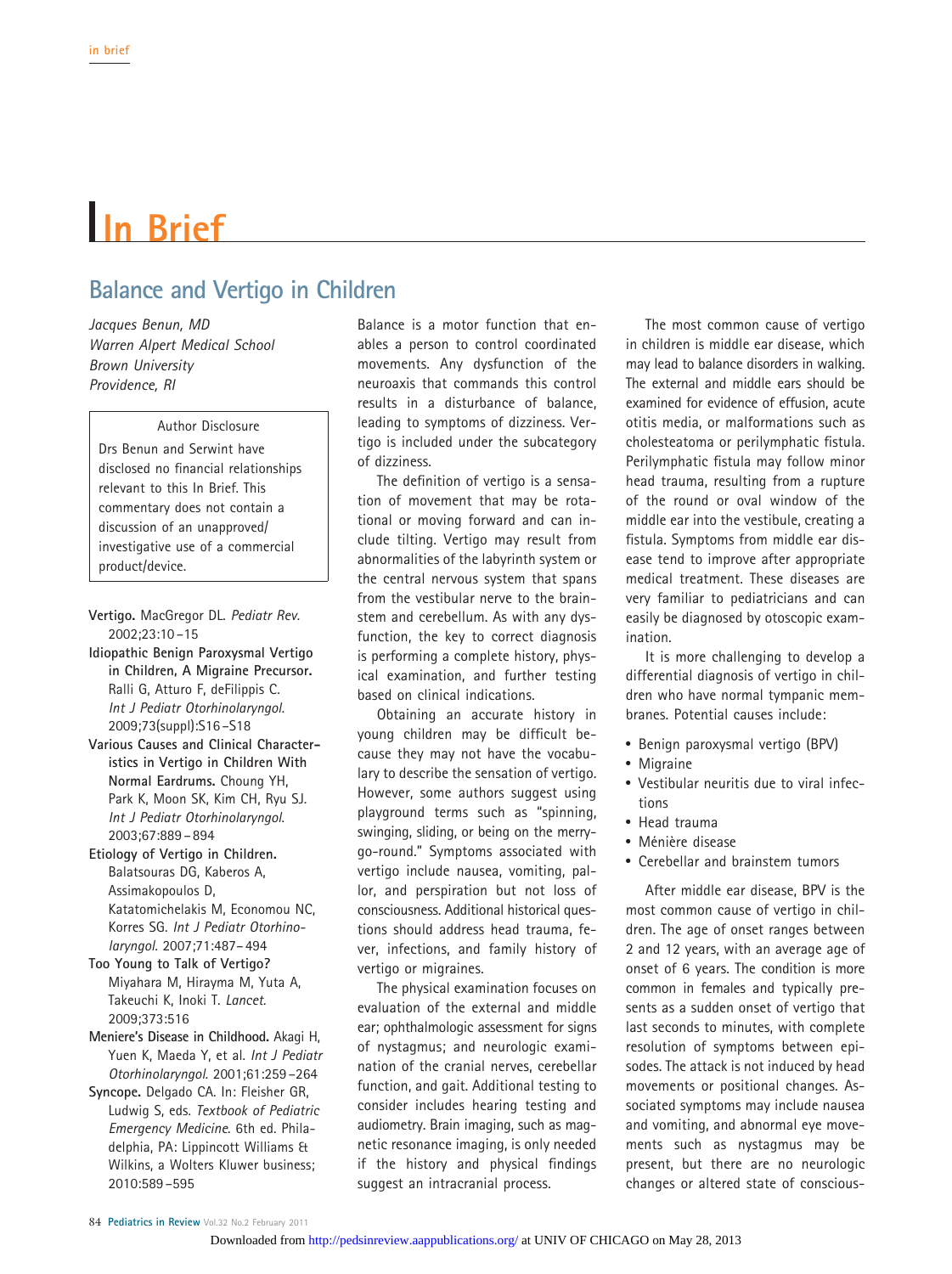ness. The diagnosis is based on the brevity of the symptoms, presence of nystagmus during the episodes, symptom-free intervals, and frequently a family history of migraines. BPV is included among the periodic syndromes of childhood and may be considered a migraine equivalent. The prognosis is good and the symptoms disappear spontaneously before adolescence, although a subset of patients may develop migraines in the future. Migraines must also be considered as a potential cause of vertigo.

Vestibular neuritis is caused by viruses such as herpes simplex, varicellazoster, and influenza. Symptoms of nausea and vomiting develop suddenly and may persist for weeks.

Head trauma with or without temporal bone fracture can cause labyrinthine concussion. Affected patients develop symptoms immediately after the trauma. The child is unsteady and tends to fall toward the affected side. The symptoms usually improve after 4 to 6 weeks.

Ménière disease is another consideration when evaluating vertigo. Although rare in children, the prevalence ranges from 1.5% to 4% among children in whom vertigo is diagnosed, and cases have been described as young as 4 years of age. The key symptoms are tinnitus, vertigo, and progressive hearing loss.

Cerebellar and brainstem tumors are rare causes of vertigo. Associated findings include headache, emesis, gait disturbance, and papilledema. Brain imaging is indicated.

Treatment of vertigo depends on the cause and duration of symptoms. For acute symptoms that resolve quickly, reassurance may be all that is needed. Medications to suppress symptoms include promethazine and diazepam. Persistent severe nausea or vomiting can be treated with antiemetics such as metoclopramide or prochlorperazine. If the vertigo becomes chronic or recurrent, clonazepam or carbamazepine may be indicated. Symptoms of anxiety, panic attacks, and depression may present as a result of prolonged vertigo and should be treated accordingly.

**Comment:** Vertigo can be challenging to diagnose, especially in young children. Pediatricians need to be aware that the causes of vertigo in children differ from those in adults. Vertigo may be diagnosed infrequently in young children because symptoms may be incorrectly attributed to their developmental status and lack of coordination rather than to a balance dysfunction, and young children may have difficulty describing their symptoms. Pediatricians must be skilled in differentiating the common causes of vertigo, such as middle ear disease, which is easily treated, and BPV, which resolves, from rarer but more serious conditions that may be progressive and require more thorough testing and imaging.

#### *Janet R. Serwint, MD Consulting Editor, In Brief*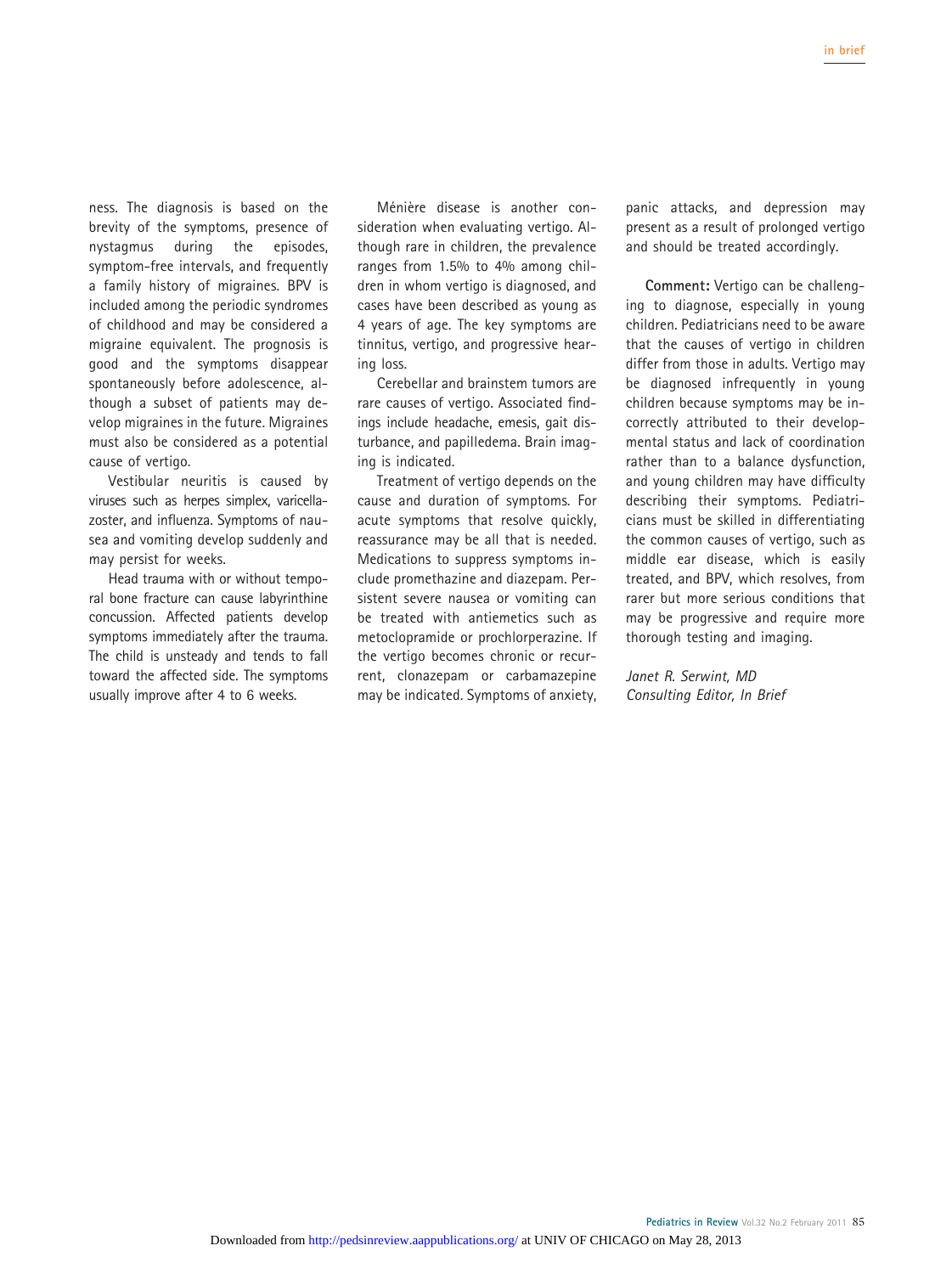#### **Balance and Vertigo in Children**

*Pediatrics in Review* 2011;32;84 Jacques Benun

DOI: 10.1542/pir.32-2-84

| Updated Information $\&$<br><b>Services</b> | including high resolution figures, can be found at:<br>http://pedsinreview.aappublications.org/content/32/2/84                                                                                                                                                                                                                                                                                                                                       |
|---------------------------------------------|------------------------------------------------------------------------------------------------------------------------------------------------------------------------------------------------------------------------------------------------------------------------------------------------------------------------------------------------------------------------------------------------------------------------------------------------------|
| <b>References</b>                           | This article cites 6 articles, 1 of which you can access for free at:                                                                                                                                                                                                                                                                                                                                                                                |
|                                             | http://pedsinreview.aappublications.org/content/32/2/84#BIBL                                                                                                                                                                                                                                                                                                                                                                                         |
| <b>Subspecialty Collections</b>             | This article, along with others on similar topics, appears in the<br>following collection $(s)$ :<br>Ear, Nose & Throat Disorders<br>http://pedsinreview.aappublications.org/cgi/collection/ear_nose_<br>-_throat_disorders_sub<br><b>Neurology</b><br>http://pedsinreview.aappublications.org/cgi/collection/neurology<br>sub<br><b>Neurologic Disorders</b><br>http://pedsinreview.aappublications.org/cgi/collection/neurologi<br>c disorders sub |
| Permissions & Licensing                     | Information about reproducing this article in parts (figures,<br>tables) or in its entirety can be found online at:<br>/site/misc/Permissions.xhtml                                                                                                                                                                                                                                                                                                  |
| <b>Reprints</b>                             | Information about ordering reprints can be found online:<br>/site/misc/reprints.xhtml                                                                                                                                                                                                                                                                                                                                                                |